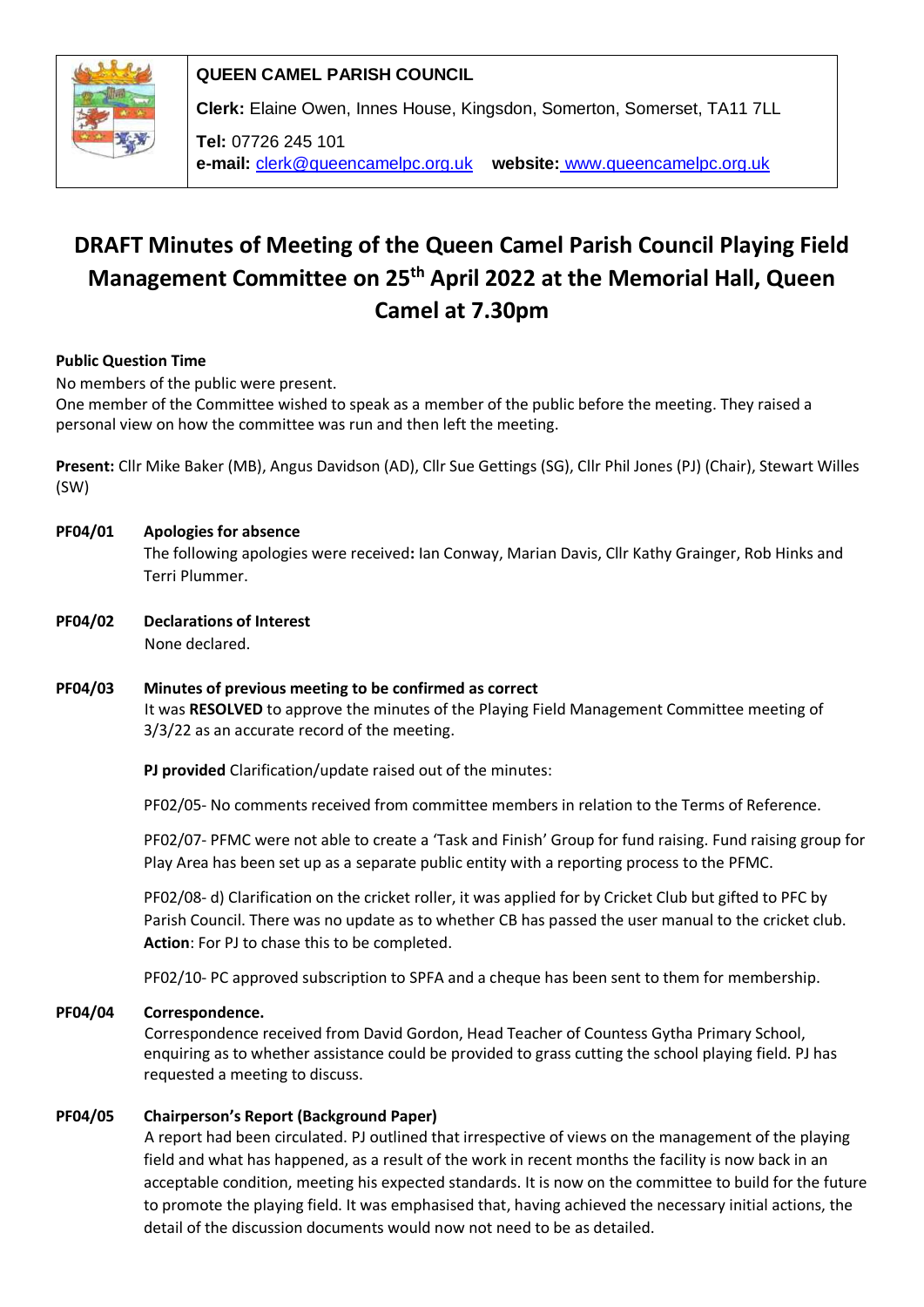Incidents of youths on the roof of the pavilion and the gang mower being dismantled were discussed with information on measures that have been taken to minimise the risk of reoccurrence in the future.

Cllr Kathy Grainger is not standing for re-election as a Parish Councillor and therefore her role on the PFMC will cease. Members noted her effort on the pavilion and expressed a desire that she could continue to be involved in some capacity, if possible. The loss of the football club was discussed with it being noted how important an active football team was for the community, but nothing has been seen of efforts to resurrect the club. With no active club, under the Terms of Reference, CB's position on the PFMC would also have ended in May had he chosen to remain. PJ stated that, as with all PFMC members, CB had been sent clarification on his position in February and outlined potential avenues for standing on the committee in another capacity.

It was **RESOLVED** for the PFMC to have set Priorities for the coming year:

- 1. To support the Parish Council, as appropriate, to resolve the situation with the area of land currently owned by Somerset County Council.
- 2. To support the Parish Council and Fund-raising group for the replacement of the Play Area.
- 3. To encourage community involvement in the use and maintenance of the field and expand the scope of activities available for the community.

# **PF04/06 Administration Report (Discussion document)**

Details of the 6 completed actions since the last meeting were detailed in the discussion document along with the current ongoing actions:

The full council is progressing enquiries with Somerset County Council with regards to the ownership of the SCC land, payment for continued maintenance and clarification of the insurance cover of the land.

An agreement of use for the playing field by the Cricket Club had been circulated and SW stated that after a couple of amendments the Cricket Club were happy with the terms of the agreement. This had been sent as part of discussion papers prior to the meeting and will be raised with the Parish Council for their information.

It was **RESOLVED** that PJ will represent the PFMC at the Annual Village Meeting on 20/5/22 and give a presentation on the Playing Field for the community.

#### **New Actions** raised:

**SW raised that the metal post preventing the tractor shed door from swinging open in the wind needed re fixing.** 

# **PF04/07 Pavilion Report (Discussion Paper)**

Details of the 7 completed actions were outlined in the discussion document. Of the ongoing actions it was noted that the dripping stop valve had been fixed earlier today and the defibrillator is scheduled to be fitted 26/4/22 along with the two broken extractor fans replaced. The pavilion had been offered a few children's chairs and a cycle shelter from the old school that KG was making enquiries about. KG is also progressing a cleaning rota having circulated to all members of the committee for volunteers. SG raised the need for a hire agreement for private hire to include the pavilion being left in a clean and tidy state and this is to be included in the hire agreement that is currently being prepared.

A discussion took place on the storage of community assets, e.g. BBQ. This is going to be reviewed once the equipment shed has been tidied and sorted.

**New actions** raised: **PJ raised that once installed the defibrillator will need to be registered with the Ambulance Service and took this action.**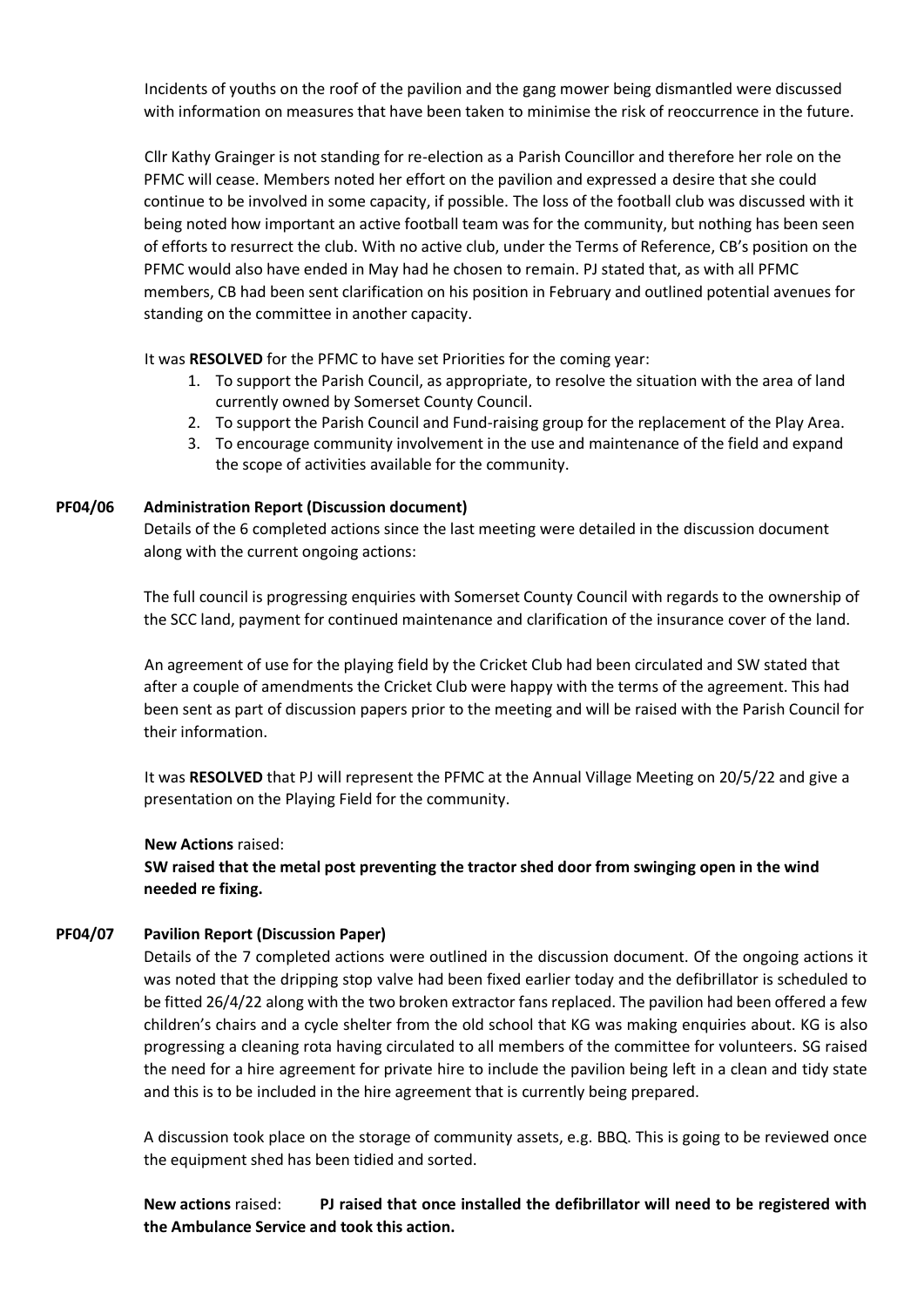#### **PF04/08 Playing Field Report: (Discussion Paper)**

# **a) Playing field**

11 actions completed since the last meeting were detailed with a number of the ongoing actions to be completed in the next few weeks. It was noted that the grass cutting rotas for the main field was now in place. There had been a delay in processing this resulting in the grass not being cut for a few weeks. PJ ask SW to pass the PFMC gratitude to Andrew Hoddinott for taking action to remedy the situation. AD did discuss a how Rob Hinks had been unable to locate two stroke oil for the strimmer. He volunteered to make sure there was enough fuel and oil for the strimmers. He was thanked for accepting the offer. The state of clutter of the Equipment Shed was discussed.

The field is yet to have weed killer applied. PJ explained that he has made enquiries and an assessment is being made as to the target weeds for the field. Weed killing application will need to be planned so as to minimise the impact on the cricket club and comply with legislation and guidance when applied.

It was **RESOLVED** for PJ to continue with arranging for weedkiller to be applied to the field.

The scope for a community compost was discussed, mainly around grass cuttings from the field. This needs to be researched but is not an urgent item for the meeting at this time.

#### Actions raised:

**A planned sort out of the equipment shed to be arranged over the coming months and an effective organisation and declutter to take place.**

#### **b) Play area**

RH and AD continue the upkeep and grass cutting of the play area. The ongoing Risk Management was discussed along with the most recent safety inspection from SSDC. It was noted that the adult swing chains had now been replace but that since the inspection one of the handles on the see-saw had snapped. RH and AD had investigated this along with the significant lateral movement of the see-saw. It is currently dismantled and unavailable until the lateral movement issue can be sorted. The sprung balance boards were discussed with it to be investigated to replace one of the circular plates that is showing signs of rotting.

#### **c) Equipment**

The ongoing maintenance and servicing of the equipment was discussed with a view to having a continency when there are issues.

#### Actions raised:

**PJ to progress enquires as to possible options for competent and qualified to be identified for maintenance and servicing of equipment.**

**As part of the 'sort out' of the Equipment Shed, to complete an inventory of equipment and consumables.** 

#### **PF04/09 Marketing report (Discussion paper)**

The ongoing actions were part of the discussion papers. There had been brief communication between those members identified to progress but no firm developments. SG stated that perhaps a meeting is required to give some direction to exploring revenue streams for the playing field.

#### **PF04/10 Play area funding group**

SG gave an update on the group. A £120 donation had been received from Bumps, Tots and Toddlers and grant application are ongoing. Significant progress is on-going for the Vintage and Craft Fair on 1/5/22 and a request for more volunteers to assist. A final preparation meeting is to be held 27/4/22.